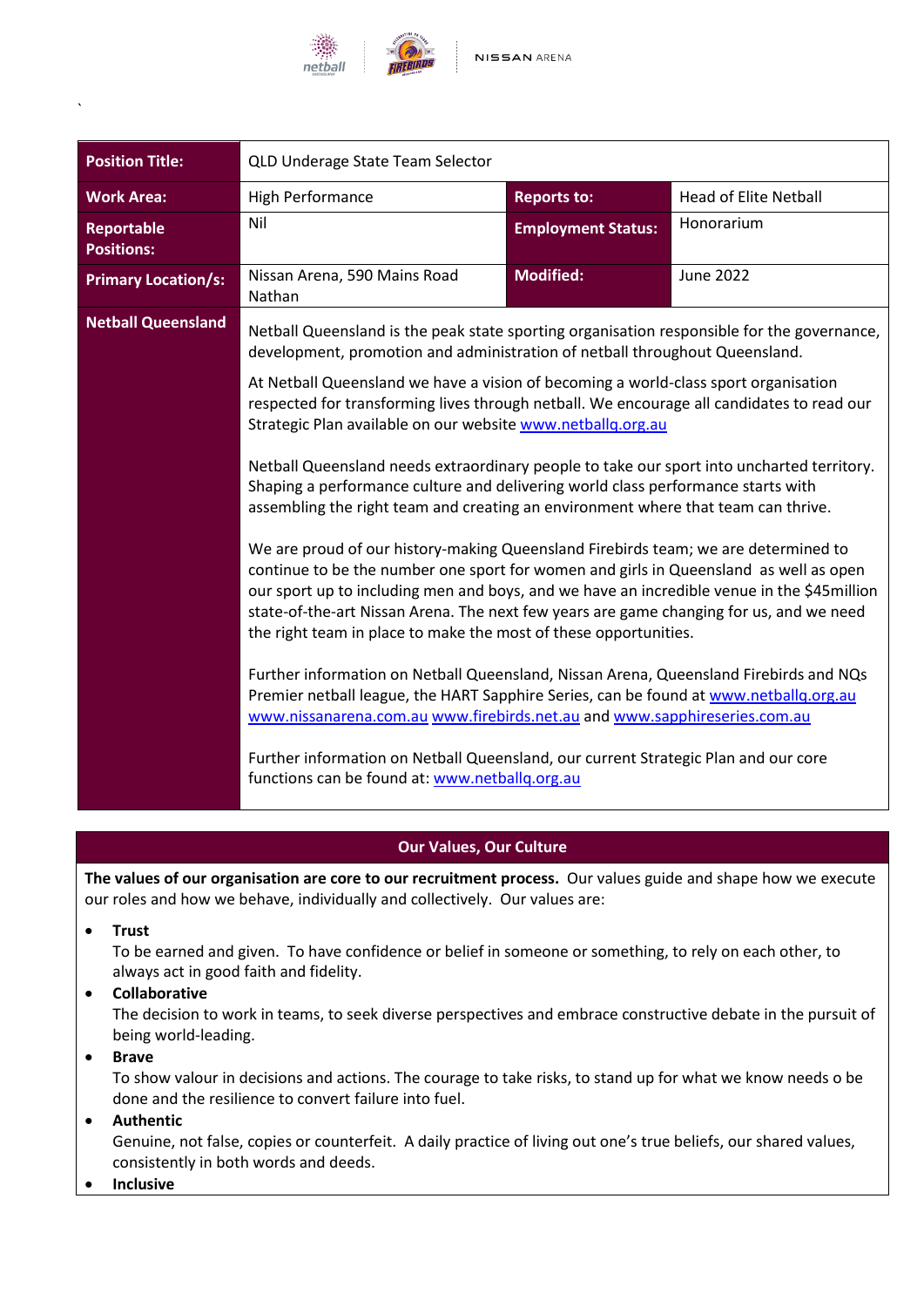To value and respect difference and diversity; to pursue equality and seek opportunities to optimize participation.

### • **Innovative**

The result of continual learning and daring creativity applied with perseverance to things that will deliver value to netball.

## **Your Contribution to Netball Queensland**

The NQ Underage State Team Selectors are responsible for identifying talented netballers from around Queensland (including at the Nissan State Titles) for selection into the QLD 17 & Under and 19 & Under state squads and teams leading to the National Netball Championships.

### **Key Responsibilities of this role**

**The Queensland Underage State Team Selector will be responsible for the following:**

- All selectors to attend Nissan State Titles (17 21 September 2021)
- All selectors to be involved in the NQ preparation evening to discuss selection philosophy and direction prior to program commencing.
- All selectors to be involved in the selection of the Queensland 17U Training Squad (n25-30) and 19U (n20) Training Squad for the following year.
- Post Netball National Championships liaise with coaching staff to document player reports.
- Provide documented information back to Head of Elite Netball in agreed format.

Due to the nature of the position and the sport industry, evening, weekend work and travel will be required from time to time. You **must** hold a Working with Children (Blue) Card prior to starting employment with Netball Queensland.

# **Core Competencies, Skills & Personal Qualities**

#### **Values Alignment**

The **most** important factor for both candidate and NQ, is an **alignment of values**. A great experience is founded by the alignment of your personal values with Netball Queensland's values of **collaborative, brave, authentic, inclusive, innovative, trust.** 

#### **Personal Qualities**

- Problem solver high resilience and a growth mindset. Can analyze problems and likes to be challenged.
- Achiever desire to have a positive impact on the world. Appetite for results and being accountable.
- Self-starter high levels of initiative and intrinsic motivation. You bring energy and optimism.
- Team player prefers to work in a team environment, values diversity.
- Ability to translate ideas into action the ability to think and execute at scale is critical. We are a large sport!
- Calm under pressure high emotional regulation under stress and manages competing priorities.
- •

### **Qualifications, Knowledge, Competencies and Experience**

**The Queensland Underage State Team Selector requires the following qualifications and experiences:**

#### **Qualifications**

• Minimum Advanced Level coaching accreditation and or State senior level playing experience